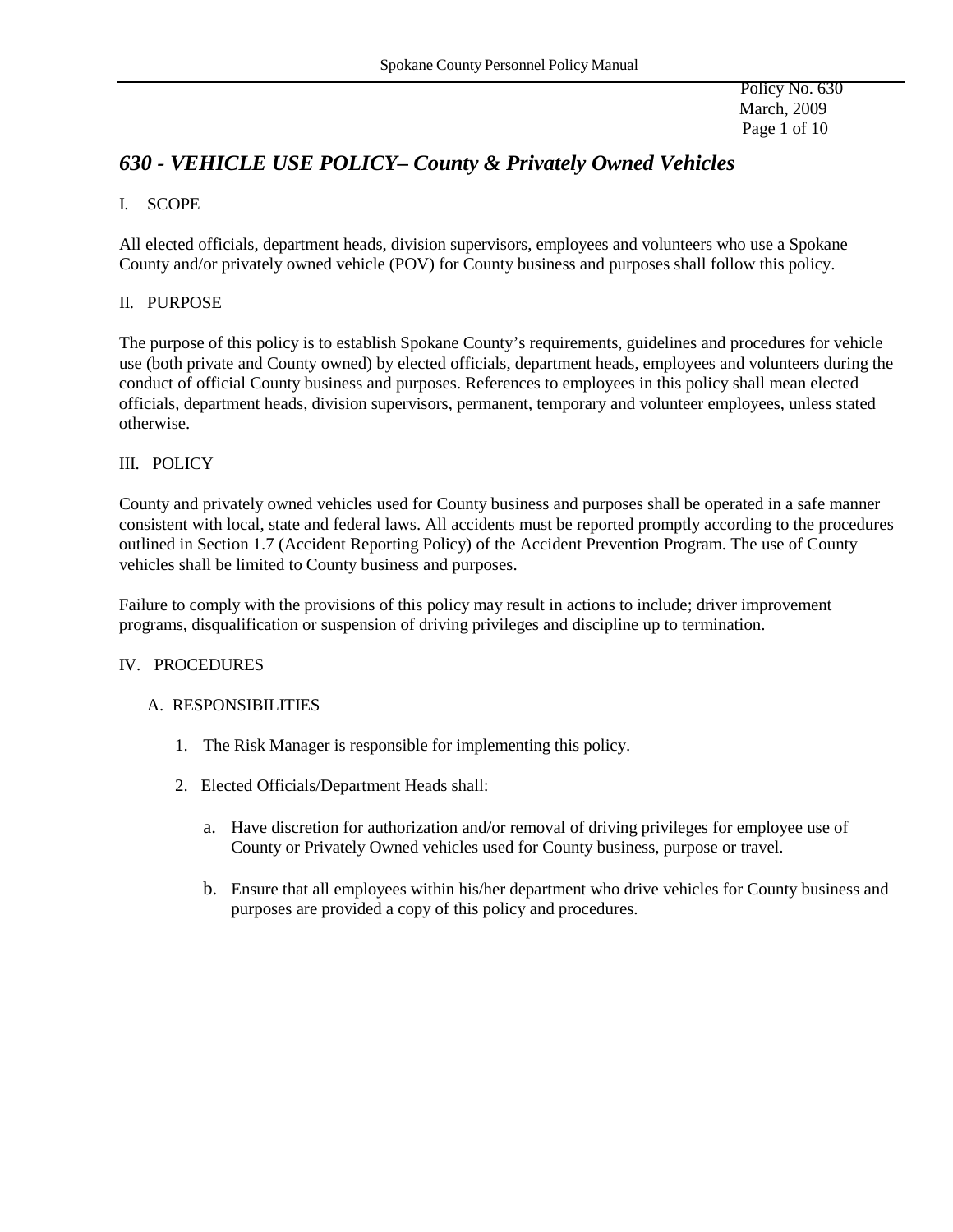Policy No. 630 March, 2009 Page 2 of 10

- c. Ensure employees do not operate a vehicle (County or private) for County business and purposes until he/she has signed the acknowledgement of receipt form. (Attachment A)
- d. Ensure all statements of acknowledgement; copies of authorized employee valid driver's licenses of proper class and POV proof of insurance are kept on file in the department or office and are kept confidential.
- e. Provide a copy of the department's authorized vehicle operator list to the Risk Management Department on or before September 30th, of each year.
- f. Ensure that all damage to ER&R vehicles is reported to the Fleet Manager and Risk Management.
- g. Ensure all damage to non-ER&R County vehicles is reported to the elected official/department head and Risk Management.
- h. Ensure that all drivers authorized to use vehicles for County business and purposes complete driver improvement training (defensive driver or EVOC training programs). Defensive driver training is provided at no cost by Risk Management and is required within 90 days of vehicle operator assignment. After initial training, refresher training shall be completed within, and not to exceed, a 3 year period. Defensive Driving, Skid Avoidance and EVOC driver improvement training may be recommended as deemed necessary by an elected official/department head and/or the Risk Manager.
- i. All vehicle incidents/accidents shall be reported to the elected official/department head and Risk Management Office immediately. After hours and weekend reporting shall be made to the Risk Management On-Call Loss Control Specialist.
- 3. Vehicle Operator
	- a. Ensure vehicle use is for County business and purposes and that passengers shall be County employees or authorized persons.
	- b. Shall possess a valid driver's license of the proper class at all times while operating any vehicle for County business and purposes.
	- c. Prior to operation of any vehicle, seat belts for the operator and any passengers in the vehicle shall be worn properly.
	- d. Operate the vehicle in a manner consistent with its intended use and always in a safe manner conforming to traffic laws and road conditions.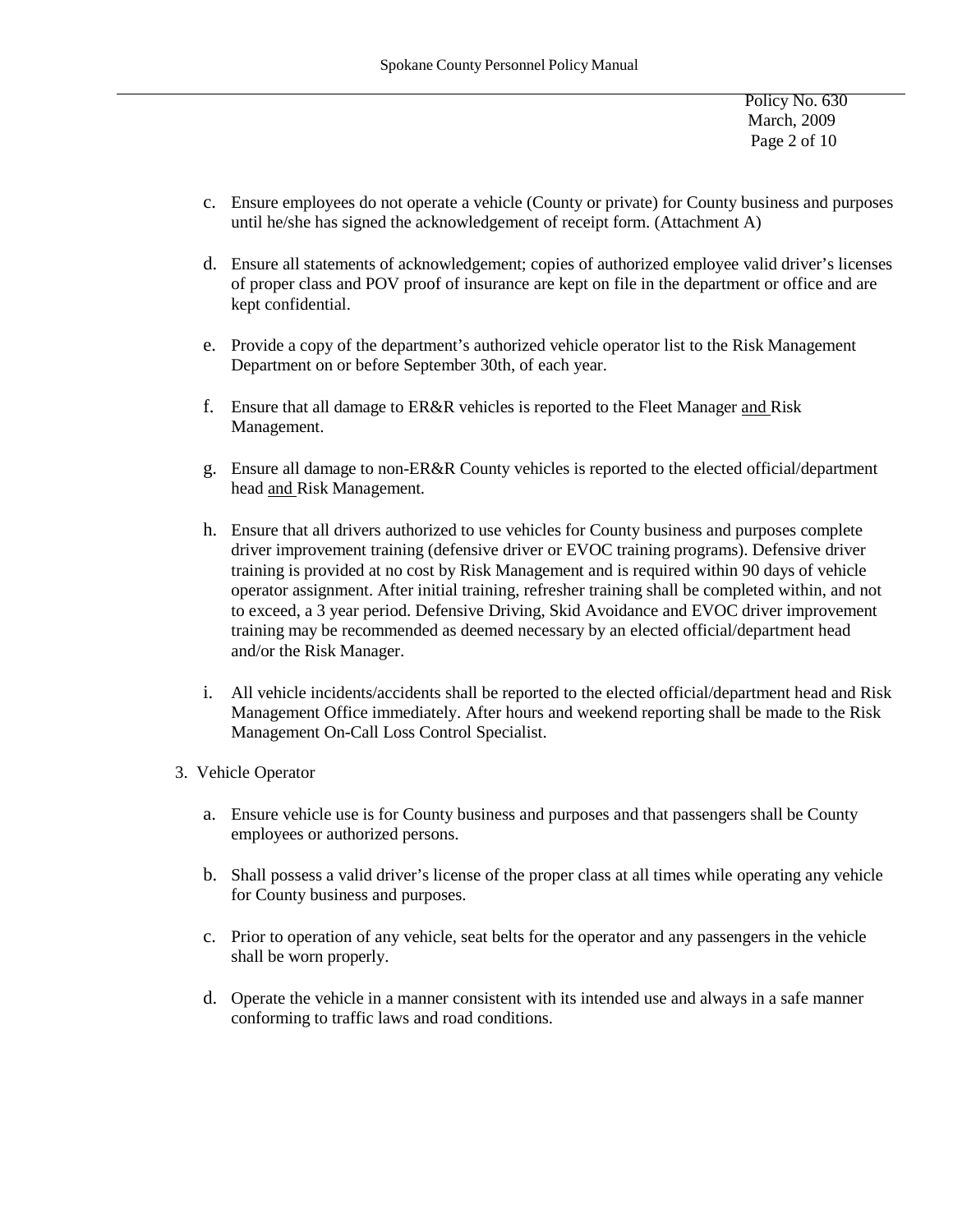Policy No. 630 March, 2009 Page 3 of 10

- e. Do not smoke or allow passengers to smoke in County owned or leased vehicles.
- f. Conduct an operator's check of the vehicle each day and prior to operation. The minimum operator's check should consist of a check for body damage, mechanical problems (tire inflation & tread, brakes, steering, turn signals, wipers, horn, etc) and verification that all lights are functioning and windows are cleaned to present a clear field of view. All items requiring repair shall be reported to your immediate supervisor.
- g. Ensure that all vehicle inspection, maintenance and repair is completed when due and records and documentation is maintained and available upon request.
- h. Ensure unattended vehicles, along with any canopies, toolboxes, etc., are locked and that items in open pickup truck beds have been secured from ejection and/or theft. This applies to County owned or personally owned property.
- i. Ensure that no pets are allowed in County owned vehicles, unless necessary for completion of assigned County duties or otherwise allowed by law.
- j. Report any changes in driving privileges, traffic infractions or criminal traffic offense charged while operating a County vehicle or a privately owned vehicle for County business and purposes to your elected official/department head and Risk Management immediately.

Note: Employees are personally responsible for any and all fines and/or penalties imposed as a result of traffic infractions and criminal traffic offenses committed while operating a County vehicle or privately owned vehicle for County business and purposes.

- k. Notify your elected official/department head and the Risk Management Department immediately following a vehicle collision and follow Section 1.7 (Accident Reporting Policy) of the Accident Prevention Program.
- l. Do not place bumper stickers or logos on County owned vehicles. Do not place objects anywhere in or on a County vehicle that might obscure operator vision.

### B. ASSIGNMENT OF VEHICLES

1. Elected official's/department head's authorization for assignment of County vehicles shall be based on the employee's job responsibilities as related to necessary performance of County business and purposes.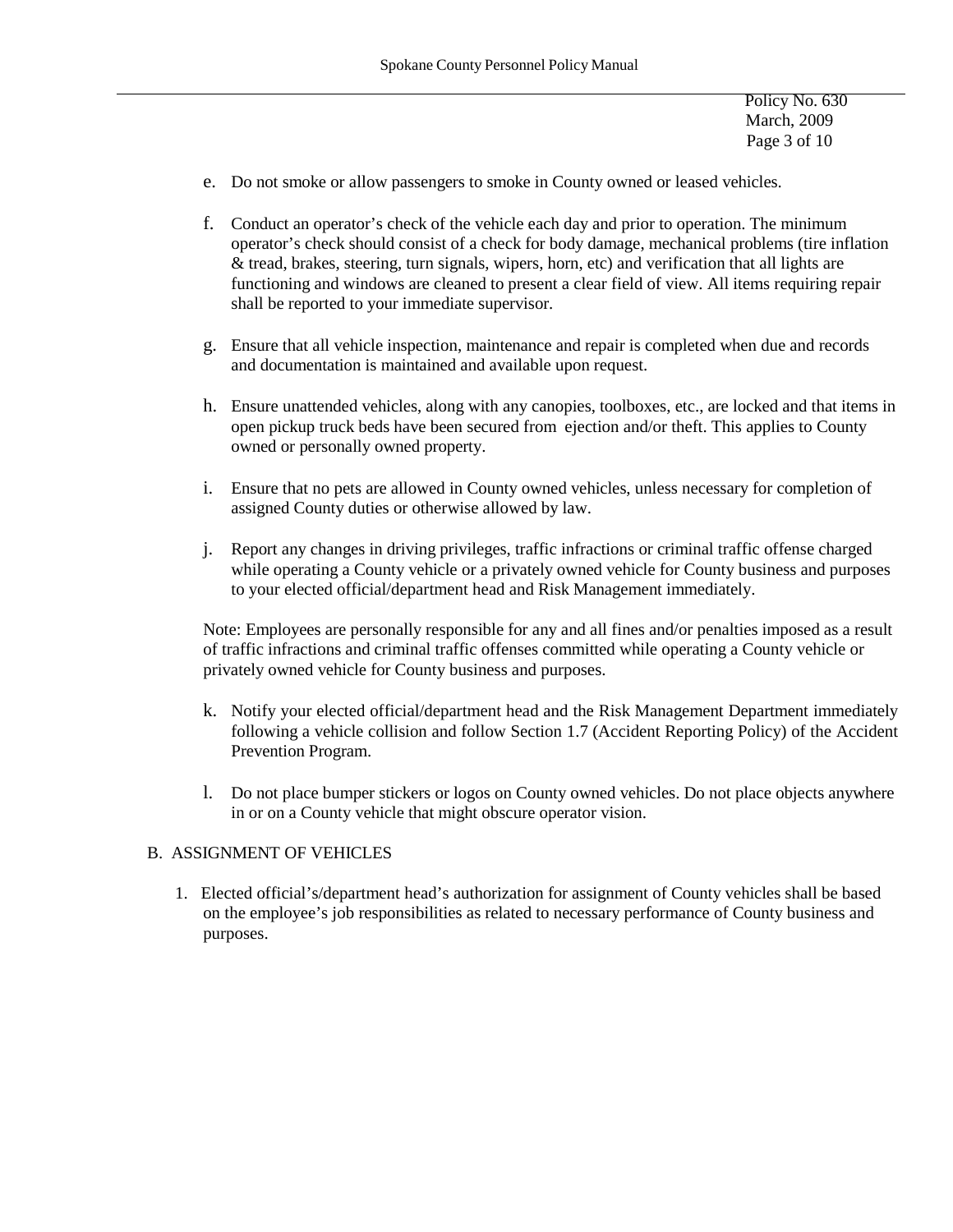Policy No. 630 March, 2009 Page 4 of 10

- 2. When not being used for County business or purpose, County vehicles are to be kept on County property locations. Locations other than "on County property" may be approved on a case-by-case basis by the elected official/department head responsible for that vehicle.
- 3. Privately owned vehicles are not to be left on County property for more then 24 hours and may be towed at the vehicle owner's expense, unless prior arrangements are made with the elected official/department head.
- 4. Duty Hour Retention The minimum transportation needs for this category of vehicle assignment shall include the following conditions:
	- a. The elected official/department head has determined that the employee's duties cannot be satisfactorily performed without continuous availability of a suitable vehicle during duty hours.
	- b. The tasks performed during duty hours require a specially equipped vehicle.
- 5. Permanent Retention An elected official/department head may assign an employee permanent (overnight) retention of a County vehicle if they decide that:
	- a. Permanent retention is in the best interest of the public and financially justified prior to approval.
	- b. The task(s) to be performed when called during off-duty hours requires immediate travel to the job location.
	- c. Approval for permanent retention is contingent upon the employee being on a continuous on-call status during other than normal working hours (i.e., 24-hours on call) and meeting at least one of the following criteria:
		- The need to respond to emergencies in the field with a vehicle specially equipped to meet the work needs of the department an average of at least six (6) or more calls per month.
		- The employee is required to respond to the field with specially equipped vehicles to meet the seasonal work conditions of the department.
		- The employee reports directly to the field at least fifty percent (50%) of his/her scheduled workdays and the employee lives more than ten (10) miles from the office headquarters.
		- The employee operates specialized equipment that would be required in the event of an emergency and there is not enough time to retrieve the equipment from a County facility.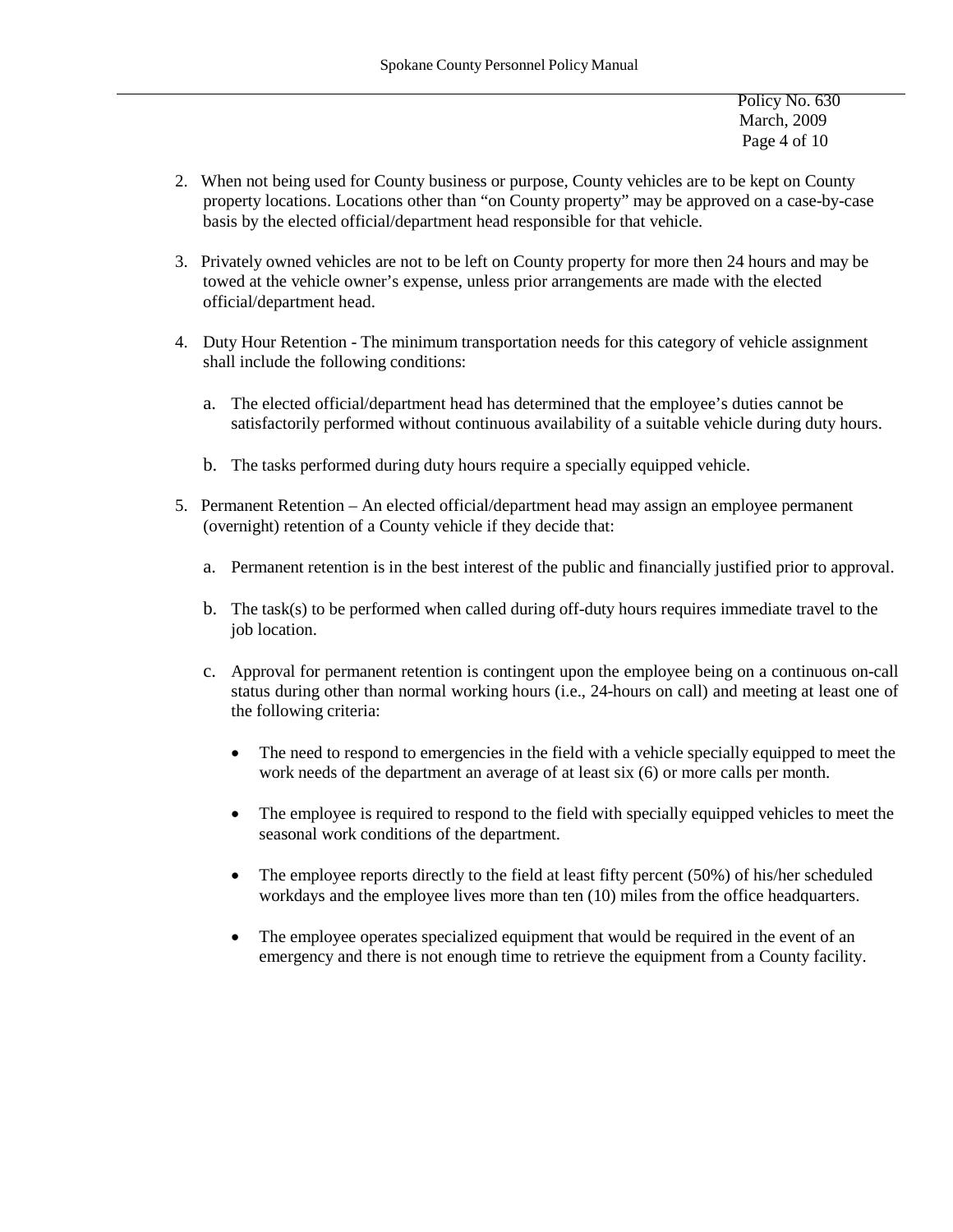Policy No. 630 March, 2009 Page 5 of 10

• An employee has been assigned an irregular work schedule requiring attendance at work related activities an average of at least two (2) weekends per month or two (2) evenings per week.

NOTE: Assignment of Permanent Retention vehicles may result in tax consequences and shall be analyzed prior to assignment to ensure compliance.

- 6. Temporary Retention The authority granted in this section shall not be used in place of or to circumvent the requirements of making formal requests for permanent retention.
	- a. An elected official/department head may authorize temporary retention of vehicles to employees based on the following criteria:
		- The employee is temporarily scheduled for standby duty outside of normal working hours due to emergency conditions or adverse weather.
		- The employee leaves before or returns after working hours relating to an authorized County business or purposes trip.

## C. USE OF COUNTY VEHICLES

- 1. County vehicles may not be used to commute to homes outside Spokane County with the exception of on-call activities related to law enforcement or specific approval by the Board of County Commissioners.
- 2. Transportation of any person(s) not connected with County business is prohibited in County vehicles.

Note: The loss exposure for persons riding in County vehicles that are not connected with County business creates a significant, unnecessary, 3<sup>rd</sup> party liability exposure that may require loss coverage from County assets.

3. County vehicle use is prohibited from personal use, except for de minimis use (such as a stop for lunch between two business activities)

## D. PRIVATELY OWNED VEHICLES (POV) USE FOR COUNTY BUSINESS OR PURPOSE

- 1. Definition of a privately owned vehicle (POV)
	- A motor vehicle that is owned by an elected official/department head, or employee that may, or may not be used, for Spokane County business or purposes and is not classified as a County vehicle.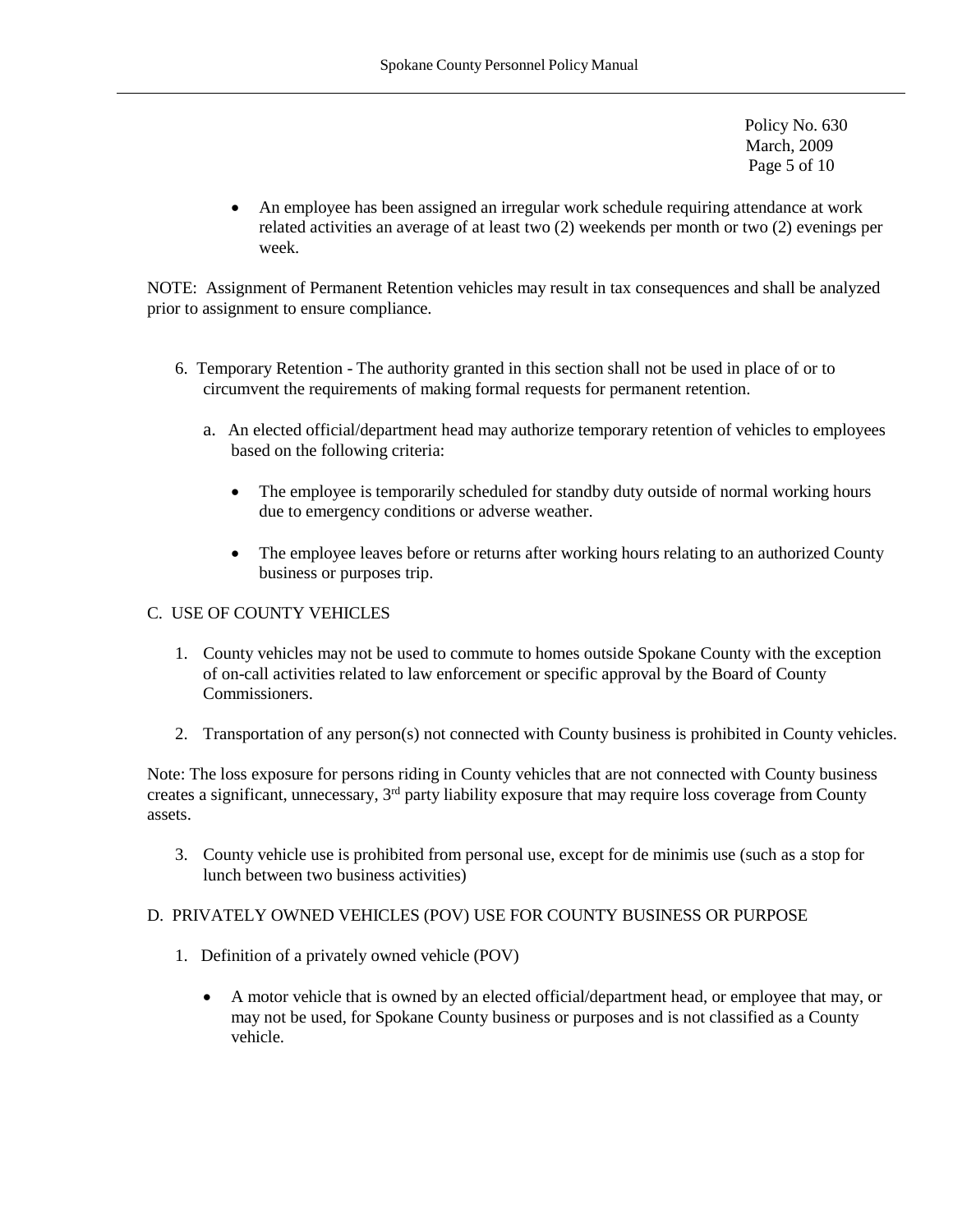Policy No. 630 March, 2009 Page 6 of 10

- 2. The use of privately owned vehicles for official County business shall be considered only when such use has been determined to be in the best interests of the County.
- 3. Use of a privately owned vehicle for official County business or purposes shall not be mandatory, unless use is specifically made a condition of employment.
- 4. When accompanied by persons not employed by Spokane County or other public agencies, elected officials/department heads, and employees shall use privately owned vehicles when attending local, regional or state meetings.
- 5. Prerequisites for Authorization
	- a. Privately owned vehicle shall be in sound mechanical condition to provide transportation in a safe and legal manner.
	- b. Privately owned vehicles shall be equipped with all required safety devices and equipment.
	- c. Employees authorized to use a privately owned vehicle for official County business and purposes shall:
		- Receive prior authorization of his/her elected official/department head.
		- Possess and retain at all times while operating a vehicle for County business and purposes, a valid driver's license of the proper class.
		- Provide and retain in vehicle, valid current proof of automobile liability/property damage insurance with policy coverage limits not less than \$100,000/300,000 liability and \$50,000 property damage or \$300,000 combined single limit.
- 6. The use of a privately owned vehicle for County business or purposes that is not owned or leased by the authorized employee is prohibited.
- 7. All maintenance costs associated with use of a privately owned vehicle for County business or purposes are the responsibility of the vehicle owner.
- 8. Loss or damage that occurs to any privately owned vehicle while parked on or near County work sites, at the employee's residence, or during normal employee commuting to and from work, is the responsibility of the vehicle owner, unless the County is found to have legal liability.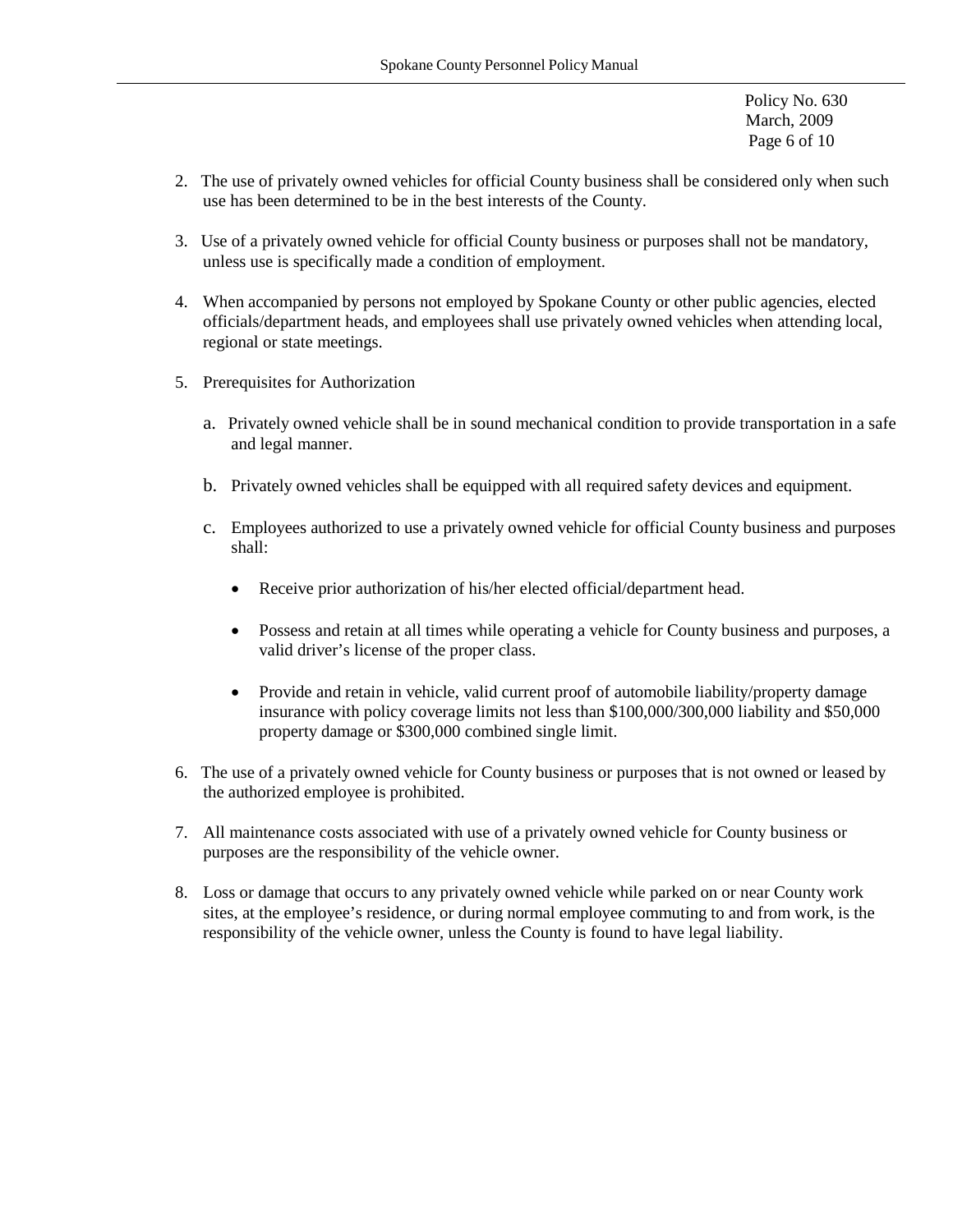Policy No. 630 March, 2009 Page 7 of 10

#### E. VEHICLE RENTAL INSURANCE

- 1. Rental company insurance shall be declined when renting automobiles for County business or purposes in the United States or Canada but shall be purchased when renting a vehicle in countries outside of the US and Canada.
- 2. Maintain a copy of the rental agreement for at least 30 days after the rental agreement expires. This agreement lists the important vehicle information such as VIN, year, make, model and mileage of the vehicle and shall be submitted to Risk Management upon request to assist with claim adjudication for any loss submission from a rental company.

#### F. MILEAGE REIMBURSEMENT

1. Employees or volunteers authorized to use their private vehicles for County business may request reimbursement to the extent authorized by Spokane County Code 1.05.030.

Note: Please review the Travel Policy for mileage compensation alternatives.

## G. PERSONAL PROPERTY REIMBURSEMENT

- 1. When an employee or volunteer is authorized to use his/her private vehicle for County business pursuant to this policy and sustain damage to the vehicle while in the authorized performance of County business and purposes, he/she may submit a claim for reimbursement for such loss subject to the following:
	- a. Must report the incident that caused the damage to their insurance carrier if the damage exceeds their collision deductible.
	- b. Must report the incident that caused the damage to their elected official/department head, Risk Management and/or the Risk Management On-Call Loss Control Specialist.
	- c. Must report the incident/accident to law enforcement.
- 2. Elected officials/department heads, and employees shall be eligible for reimbursement up to the amount of their collision coverage deductible or \$500.00 (whichever is less) upon submission of a substantiated claim consisting of:
	- a. A copy of the accident/incident report prepared for their privately owned vehicle automobile insurance (if the damage exceeds the comprehensive deductible).
	- b. A copy of the police and collision report if required.
	- c. Copies of all estimates and all repair invoices.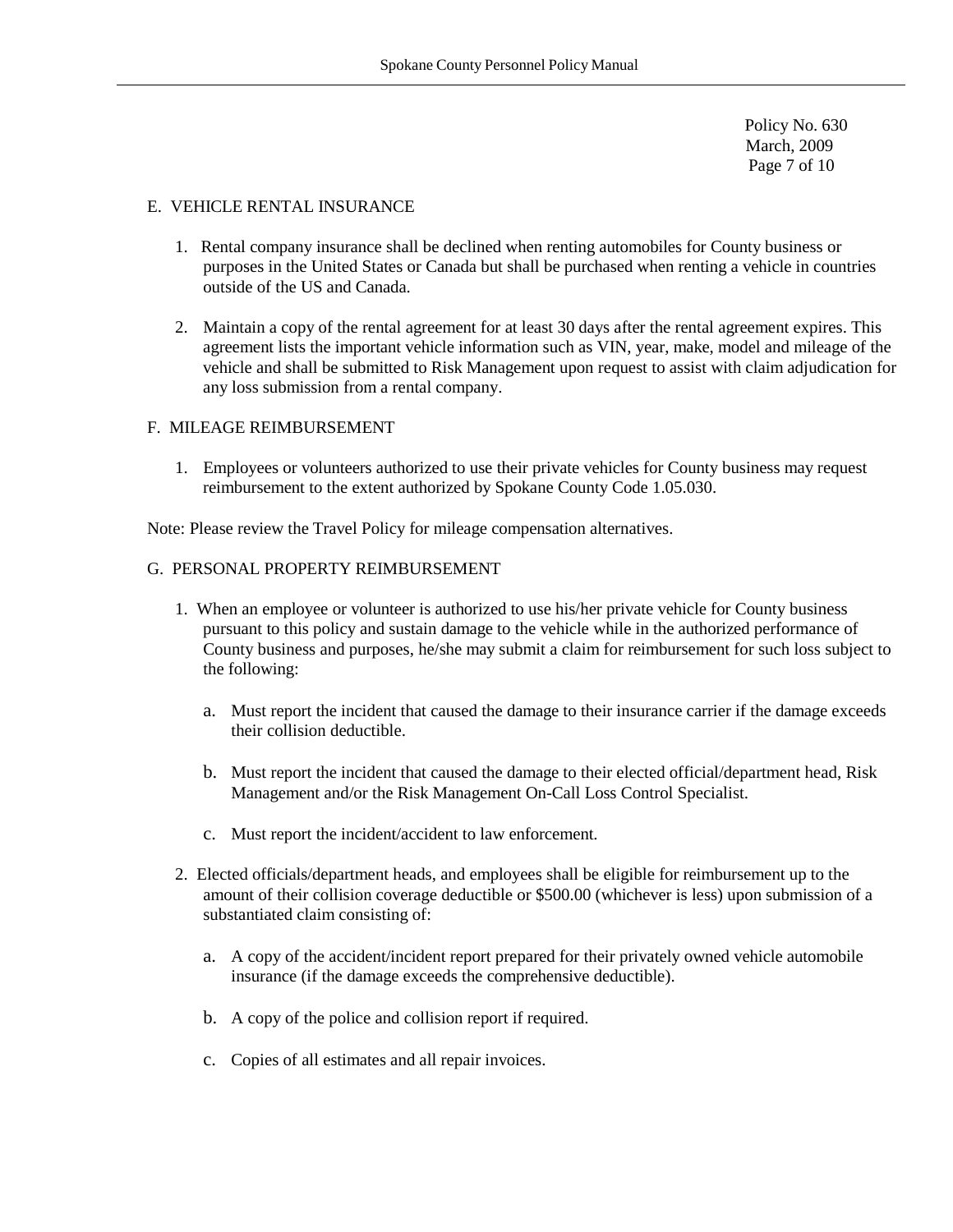Policy No. 630 March, 2009 Page 8 of 10

- d. A copy of the declarations page of the privately owned vehicle automobile insurance policy evidencing the deductible for collision damage or comprehensive coverage.
- e. A copy of the privately owned vehicle registration involved with the loss.
- f. A Spokane County Incident Report form.
- 3. All claims for monetary reimbursement shall be investigated and approved by the Risk Manager.

#### H. COLLISIONS DAMAGE and ACCIDENTAL LOSS

- 1. All accidents involving a County vehicle or a privately owned vehicle used for County business or purposes, shall be reported whether or not there is damage to the vehicle, property or involves injuries; regardless of whether the employee was, or was not, cited.
- 2. Elected officials/department heads and employees shall be personally responsible for all damages proximately caused to other persons and/or property if acting outside the course and scope of his/her office or employment or engaged in criminal misconduct, fraud, malice or gross negligence when operating or traveling in a County or privately owned vehicle.
- 3. When an employee is using their privately owned vehicle pursuant to County policy, the individual's insurance shall be considered the primary insurance coverage with County coverage potentially available for secondary or excess coverage.
- 4. The County will not assume responsibility for injuries to unauthorized occupants of a County vehicle or a personally owned vehicle being used in the course of County business and purposes.
- 5. In the event of an accident, elected officials/department head and employees shall follow the following procedure:
	- a. Stop immediately.
	- b. Take all steps necessary to prevent further damage or another accident at the scene.
	- c. Call 911 immediately to request Law Enforcement to the scene and to alert Emergency Medical Services if medical attention is required.
	- d. Do not leave the scene of the accident until directed to do so by law enforcement or a County Loss Control Specialists.
	- e. Report the accident to your elected official/department head and Risk Management immediately or as soon as practically possible.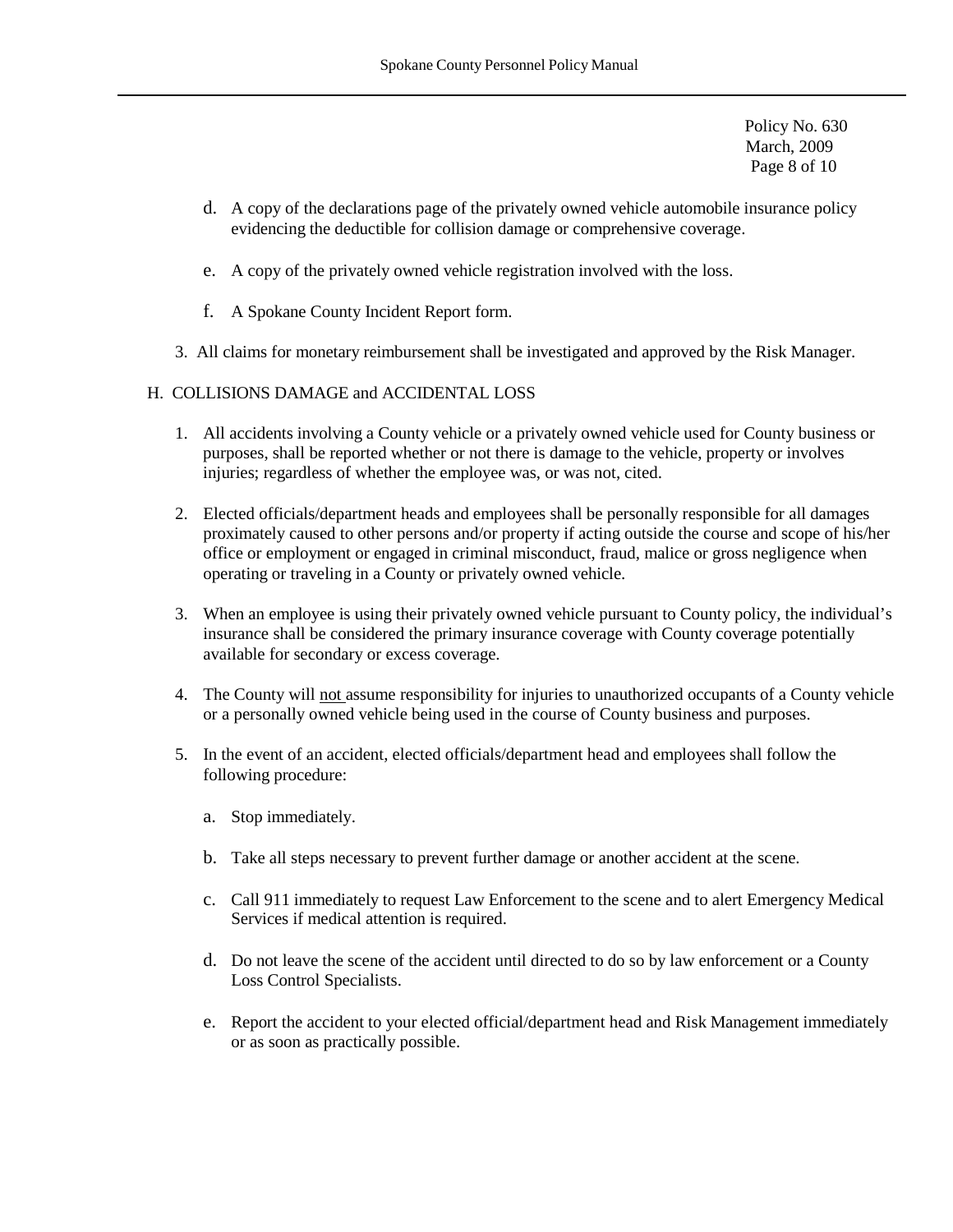Policy No. 630 March, 2009 Page 9 of 10

Note: Risk Management Loss Control Specialists are available to provide assistance with the accident and conduct a liability investigation.

f. Obtain as much information about the accident as possible, (i.e., names and addresses of witnesses, license numbers of vehicles involved, etc.)

Note: Yellow Collision packets shall be located in the glove compartment of all County owned vehicles and are encouraged to be placed in all authorized privately owned vehicles.

- g. Do not discuss fault, liability, or responsibility for the accident and do not agree to pay for anything or indicate that the County will take care of the costs or damage.
- h. Do not sign any papers, discuss the accident or give statements to anyone at the scene other than law Enforcement and the County Loss Control Specialist.
- i. If possible, take photos of the damaged vehicle/property and submit them with the incident report.

# I. CELLULAR PHONE USE IN MOVING MOTOR VEHICLES

1. Drivers are prohibited from reading, writing or sending an electronic message, computer entry and from holding a wireless communications device to the ear unless action is exempt in (2)  $\&$  (3) below. Using hands free mode is acceptable.

Note: "Hands-free" mode means the use of a wireless communications device with a speaker phone, headset or earpiece.

- 2. Exceptions to electronic messaging restrictions include:
	- a. Reporting illegal activity.
	- b. Summoning medical/emergency help.
	- c. Preventing injury to a person/property.
	- d. Relaying information between a transit or for-hire operator and that operator's dispatcher, in which the device is permanently affixed to the vehicle.
- 3. Exceptions to cell-phone use restrictions include: